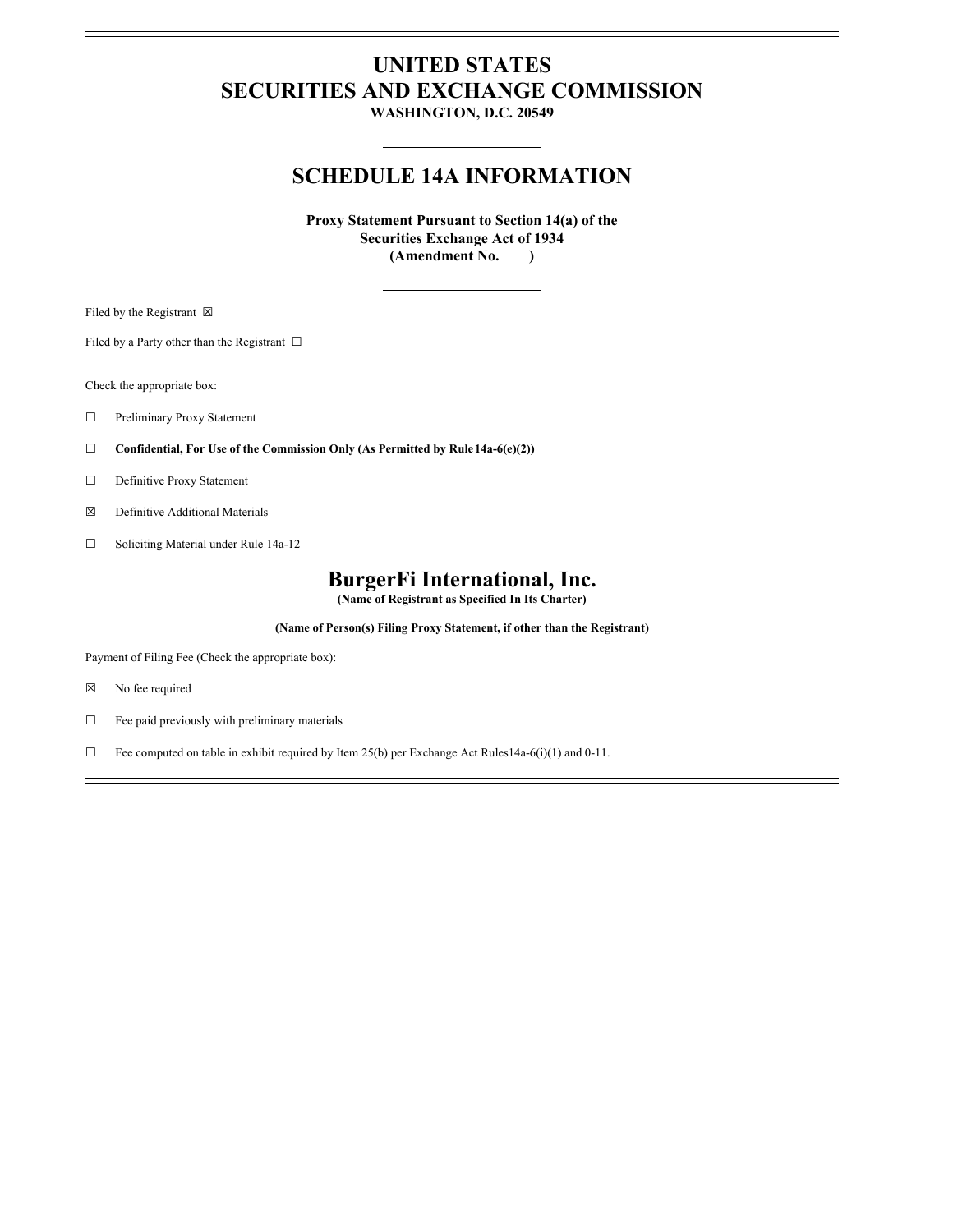

You invested in BURGERFI INTERNATIONAL, INC. and it's time to vote! You have the right to vote on proposals being presented at the Annual Meeting. This is an important notice regarding the availability of proxy material for the shareholder meeting to be held on July 07, 2022.

#### Get informed before you vote

View the Notice & Proxy Statement, Form 10-K online OR you can receive a free paper or email copy of the material(s) by requesting prior to June 23, 2022. If you would like to request a copy of the material(s) for this and/or future shareholder meetings, you may (1) visit www.ProxyVote.com, (2) call 1-800-579-1639 or (3) send an email to sendmaterial@proxyvote.com. If sending an email, please include your control number (indicated below) in the subject line. Unless requested, you will not otherwise receive a paper or email copy.



"If you choose to vote these shares in person at the meeting, you must request a "legal proxy." To do so, please follow the instructions at www.ProxyVote.com or request a paper copy of the materials, which will contain the